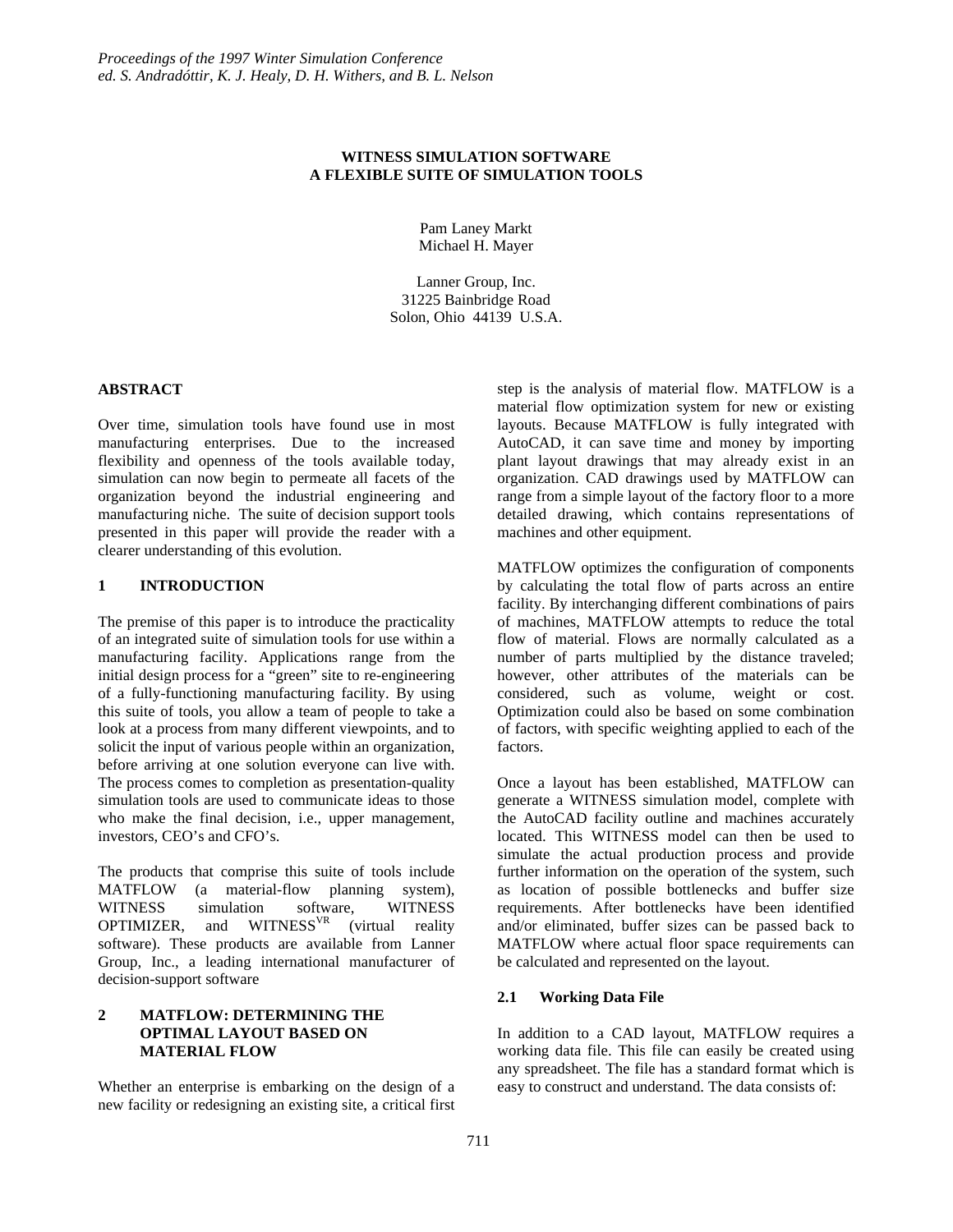- a description of parts and their routings through the factory,
- production times, setup times and batch sizes for each machine in the operation,
- product data, including number of units to be produced per day and any other attributes to be considered, and
- machine buffer sizes.

Once the working data file is created, it can be loaded into MATFLOW and the model building process can begin.

#### **2.2 Creating the Layout**

A schematic layout is created from the data in the working data file. Machines are placed strictly according to their order in the spreadsheet, with no consideration given to technical or economical restrictions. Fixed locations can be assigned to those machines and buffers which are required to be located in specific positions. Additional locations can be added to the layout as "empty" locations, which can be used later in the optimization process. If the material flow is reduced by moving a machine to one of the "empty" locations, that element will be switched from its current location.



Figure 1: MATFLOW Schematic Layout

Material flow is graphically represented as arrows. These arrows can represent the flow of individual products or a summation of all product flows. Arrow thickness and color are varied to graphically show the flow volume. A control number represents the sum of all the areas of the summation arrows. This control number is used to compare different scenarios and show whether a change in position for a machine will result in an improvement or a worsening of material flow. The

objective of material flow optimization is to reduce the control number as far as possible.

## **2.3 Layout Optimization**

Optimization of the layout can be done manually or automatically. The manual method involves exchanging the positions of one or more pairs of machines or buffers, and evaluating the resulting control number to see if any improvement is realized. Because this can be time consuming and complex, MATFLOW includes an automatic optimization function which will test different scenarios for layout, while trying to minimize the control number. MATFLOW allows the user to select the criteria to be considered in optimization. For instance, the decisive factor will not always be the quantity transported, but might be a product value or profit/sales ratio.

One optimization method is the Maximum method, where maximum flows between elements are considered first, these elements are exchanged and the resulting control number value is evaluated to see if an improvement was achieved. The process continues until all flows are evaluated, from largest to smallest.

Another method is the Exchange method, where elements are evaluated in the order they are listed in the work plan, places are exchanged, and the resulting control number is evaluated for improvement. The user has some control over the optimization process, by indicating how large an increase in the control number is acceptable when comparing two locations, and how many trials will be executed.

## **2.4 Data Transfer to WITNESS**

The optimized schematic layout can be transferred to WITNESS for continued analysis. Machine cycle and setup times, as well as buffer sizes, will be transferred from the working data file. WITNESS will determine if buffer capacity and machine capacities are sufficient to meet objectives. WITNESS model results can be returned to MATFLOW to determine if sufficient floor space is available for machines and buffers. This iterative process continues until an optimum working layout is determined.

Additional features of MATFLOW allow the user to:

- define groups of machines, or cells, which represent cost areas, production units or departments,
- represent different input and output locations for large machines, and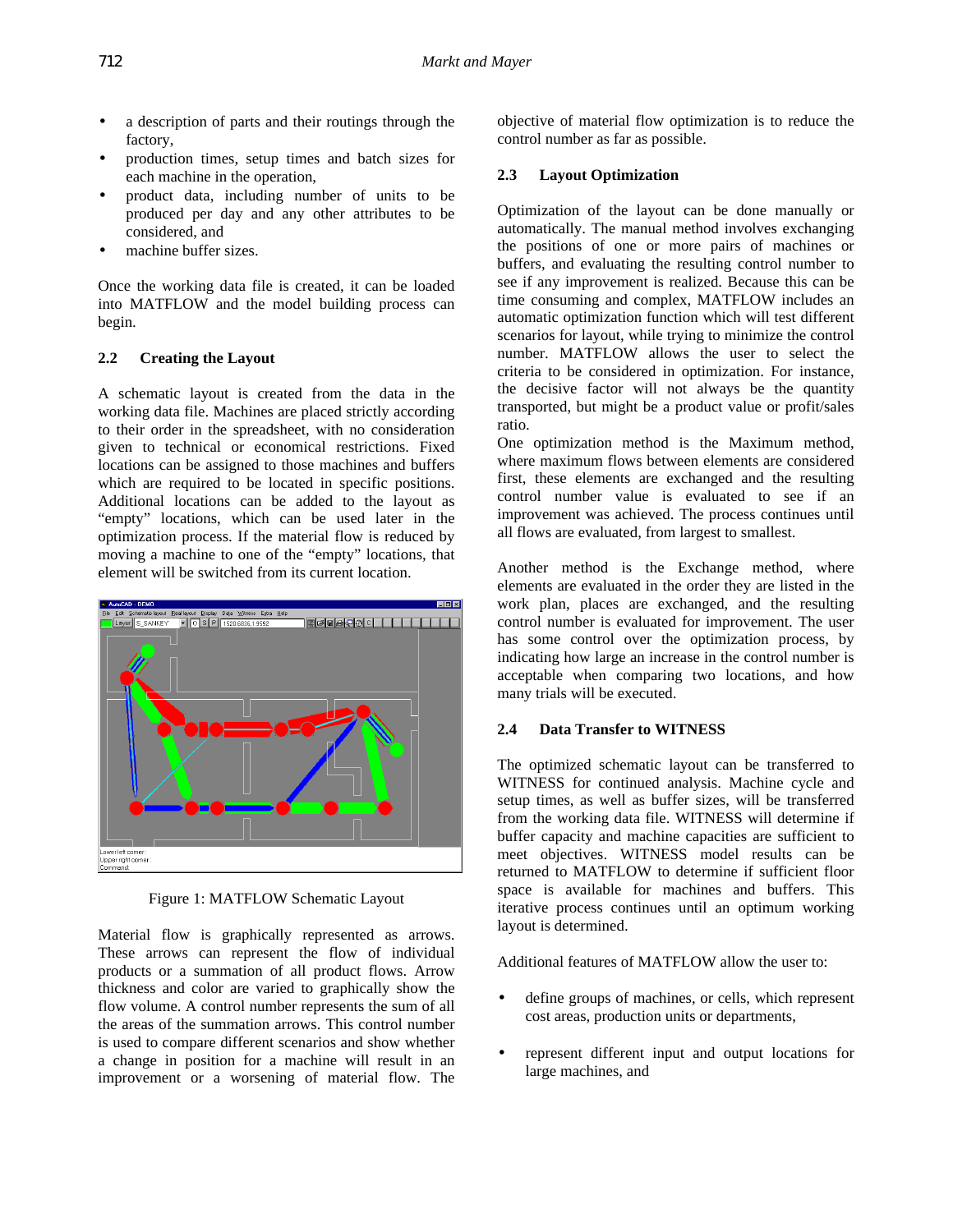• indicate transportation nodes to identify the path of flow from one location to another (i.e. material cannot flow through walls or other machines.)

#### **3 WITNESS: CONTINUING THE STUDY VIA SIMULATION**

Once meaningful results are available from the MATFLOW layout optimization, the process can be further studied using WITNESS, a true process simulation and modeling tool. The MATFLOW module assumes there is capacity for all optimized material flow. The next step is to evaluate the interaction among different product lines that may share a facility's resources.

With WITNESS, the optimization of the manufacturing floor layout, with respect to material flow, provided by MATFLOW can be further refined. WITNESS is used to simulate full production runs, over an arbitrary time period. This allows people designing a facility to get a glimpse of how the production lines might operate in reality. This is a good way to predict and solve any problems and inefficiencies that may present themselves if the production lines were built in the current configuration. WITNESS makes obvious any production bottlenecks, overly-idle resources, storage areas that are too small or large and any potential issues with respect to labor attending to the processing of parts.

#### **3.1 WITNESS Modeling Elements**

The WITNESS simulation package is capable of modeling a variety of discrete (e.g., part-based) and continuous (e.g., fluids and high-volume fast-moving goods) elements, as described below. Depending on the type of element, each can be in any of a number of "states". These states can be idle (waiting), busy (processing), blocked, in-setup, broken down, and waiting labor (cycle/setup/repair).

#### **3.1.1 Basic Discrete Elements**

The most basic discrete modeling elements are Parts, Buffers, Machines, and Conveyors.

Parts are simply objects that travel from one location to another. They may be pulled passively into the model by the simulation, pushed into the system by an active part arrival schedule, arrive from a part file, be created via a "production" machine, or any combination of the above.

Buffers are simply passive storage areas of finite capacity. Buffers can be configured as "delay" buffers, where parts must stay in for a minimum amount of time. They can be configured as "dwell" buffers, where they cannot stay in the buffer any longer than a specified time. A part can be optionally ejected from a buffer if it violates any of these conditions. Combinations of First-In-First-Out / Last-In-First-Out sequencing are possible, as well as the ability to have parts pushed to and pulled from locations in the buffer other than the front and rear.

Machines are the workhorses of WITNESS. A variety of machine types are available:

- **Single**
- **Batch**
- Assembly
- Production
- Multiple-Cycle
- Multiple-Station

Machines can be defined with Setup and Breakdown parameters, useful for modeling real-life failures, retooling, preventive maintenance, etc.

Conveyors are defined by a length in parts and an index time which represents the time it takes a part to move from one position on the conveyor to the next. Parts can be pushed to and pulled from any position on the conveyor. The conveyor itself can actively pull parts from the rear and push parts from the front. Conveyors may be fixed or queued. A fixed conveyor maintains the space between parts if the part on the front of the conveyor is blocked. By contrast, a queuing conveyor allows parts to compact together even though the conveyor may be stopped. The only time a queueing conveyor stops is when there are no gaps left, it's completely full, and no parts are being removed from it.

Other discrete elements include:

- tracks and vehicles
- labor
- shifts
- variables
- part attributes

#### **3.1.2 Continuous Elements**

Continuous elements are used whenever the movement of parts is represented as a flow rate, rather than the movement of individual parts. Typical materials used in a continuous simulation model might be fluids, powders, gases, or any high-volume fast-moving part. A good example of high rate part production, more suitable for continuous simulation modeling, might be small individual candies, nails, screws, bottle caps, etc. Other scenarios appropriate for continuous modeling might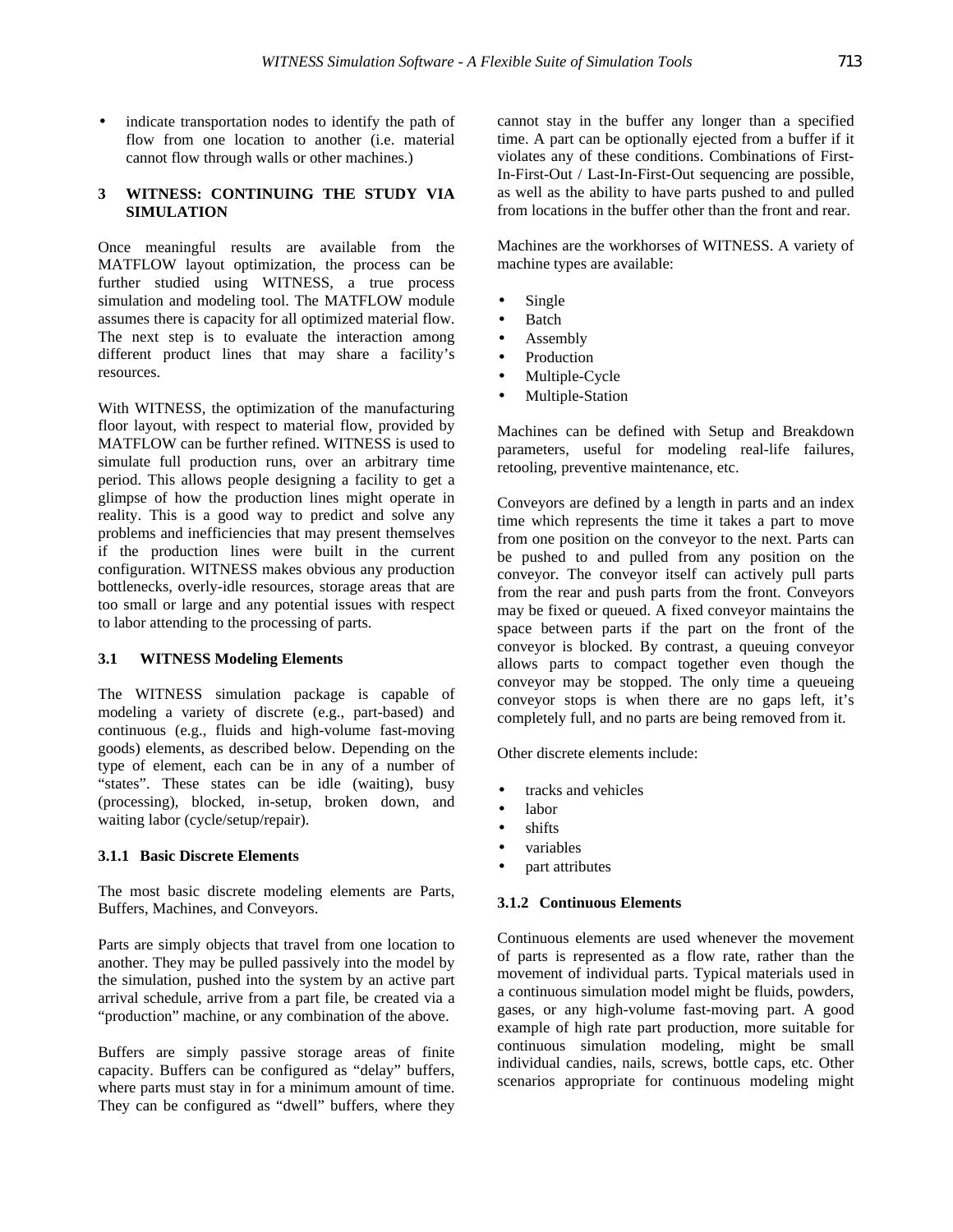include the processing of large rolls of sheet metal, wire, adhesive tapes, paper, etc.

Fluids, Tanks, Processors, and Pipes comprise the WITNESS continuous flow modeling elements. Fluids, as already described, can be liquids, but they can also be powders, gases, grains, or a high production rate part. Fluids and their resulting flow rates are usually measured in volumes or weights, the exact units of which are chosen by the user. It is common to use gallons, liters, or even tons. In any case, it does not matter what units are used, as long as their usage is consistent throughout the simulation.

A Tank stores fluid and is analogous to the Buffer element in discrete processing. A user indicates tank capacity and input and output flow rates. The flow rate is expressed in user units over simulation time units (such as gallons per hour, liters per minute, cubic centimeters per second, etc.). Warning levels can be set on rising or falling, allowing user actions to be taken under certain conditions. Just as machines can be repaired and retooled, tanks can also be configured for a cleaning cycle when required.

The Pipe element moves fluid from one location to another, and is analogous to the conveyor element in discrete processing. Pipes have input and output flow rates, as defined in the input and output rules attached to them. They also have a maximum volume specification, which determines how long it takes a given fluid to go from one end of the pipe to the other, given the assigned flow rates. Pipes can have breakdowns associated with them, for modeling such events as bursts, leaks, clogs, or other periodic downtime. Pipes can also be scheduled for cleaning or purging, independent of the breakdowns. When a pipe breaks down, any fluid in the pipe can optionally be sent to a "waste" area (and recorded in the simulation's statistics). A pipe can also be configured to have fluid flow from it even though there may be no volume of fluid arriving at the other end. The ability for fluid to empty from a pipe even though there is no arriving fluid, allows for convenient modeling of gravity-fed material handling systems for fluids, powders, and small objects. The operation of valves (on, off, partially closed, etc.) is easily modeled simply by toggling the flow rates into and out of tanks, pipes, and processors, from a positive flow rate to zero.

The Processor element is analogous to the machine element in discrete processing. The processor first fills to capacity (or to a specified processing level), then processes the fluid for a given amount of time, then empties completely. Common uses of the processor are to simulate agitators and mixing machines, aerators, fluid separators, degassing equipment, gas injection equipment, etc. Processors, as well as tanks, will show the proportional mix of two or more fluids. Processors can be configured for cleaning cycles, as well as breakdowns (e.g., a mixing drive motor may fail.) Like tanks, processors can also trigger warning level alarms.

Finally, it is possible to mix fluids with parts in the discrete machine element. This feature is commonly used when filling vessels with fluid (paint cans with paint, bottles with soft drinks, etc.) It is also commonly used when a fluid of some type is being consumed at a machine that is processing discrete parts. In such situations, there may be a coolant or lubricant being consumed during the machining of a part, or detergent or other cleaning agent being consumed in a part clean-up stage.

#### **3.2 WITNESS Graphical User Interface**

The WITNESS user interface is Windows compliant. The primary interface to the software is either pulldown menus or the button tool bar just below. The operation of the simulation model is controlled at the bottom of the screen, from a toolbar, which starts, stops, and resets the model.

The majority of the activity however, takes place in the Simulation Window. It is here that items are placed in drag-and-drop fashion. The Designer Elements are commonly used to quickly drag-and-drop pre-defined items onto the simulation screen. After the required elements are on the screen, visual Push and Pull rules are added, via the mouse.



Figure 2: WITNESS Simulation Screen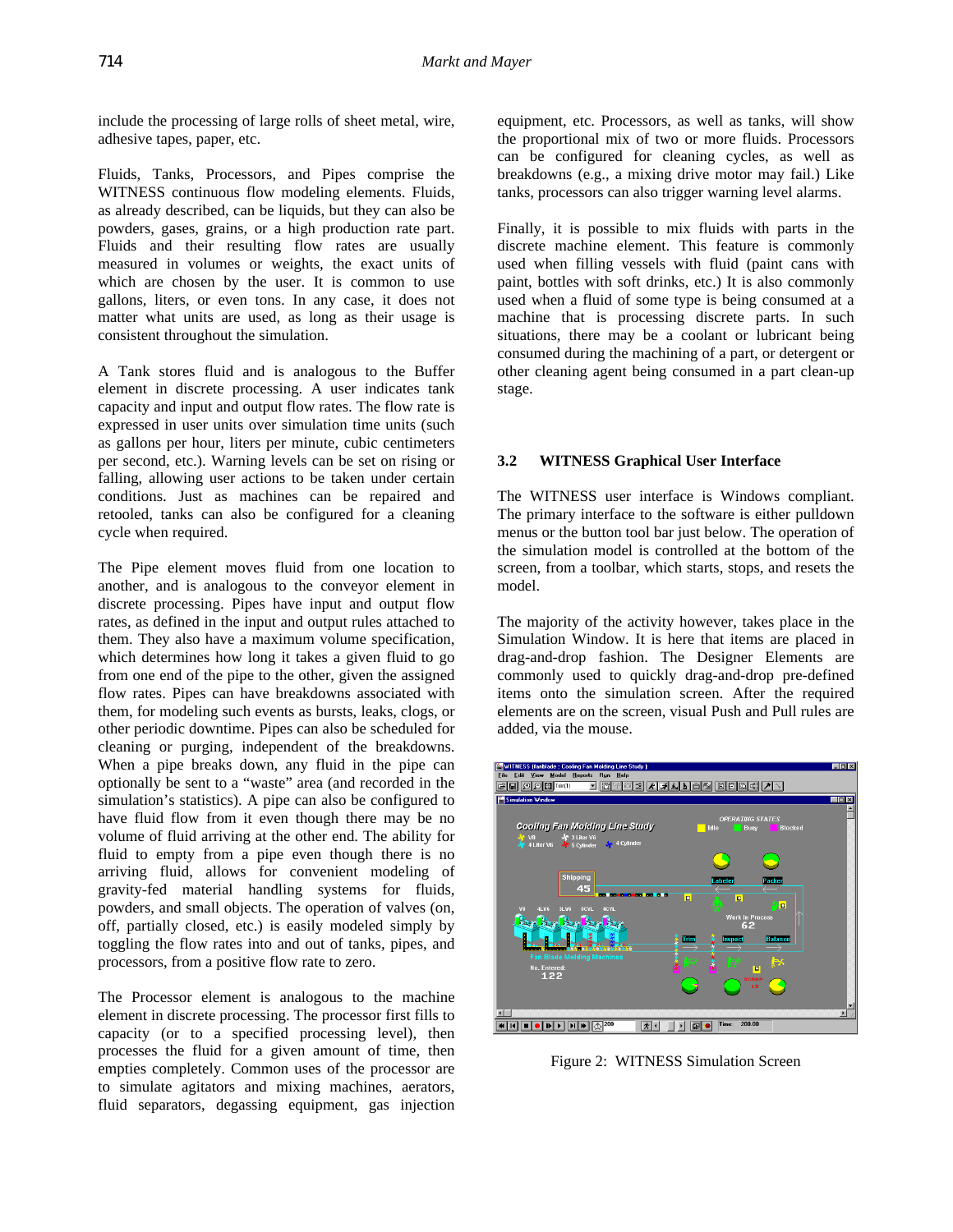Once a basic model has been assembled on the screen, the next step is to add more detail to elements in the model. These details are communicated to WITNESS via a detail dialog box. It is from this detail dialog that all of the logic for an element is entered. The detail dialog can be invoked by double clicking with a mouse on any element on the screen.

While the Detail dialog controls the logic of the model element, the Display dialog controls how it looks. From it, one can control any visual aspect of the modeling element, such as the icon to be used, text font, color, and an assortment of other items which can be attached to the display of each modeling element. The display dialog can be invoked by double right clicking on any element on the screen.

Standard WITNESS reports can be viewed on the screen either in tabular or graphic format. In addition, several graphical elements are available for summarizing statistics from a model. Pie charts, timeseries and histograms provide a meaningful, easily-read format for data from a simulation model run. In addition, data can be read from and written to external files.

A WITNESS model has associated with it up to 500 icons, which can be used to represent elements on the screen. In addition, a screen editor allows a user to add text and other graphics to a display. Any bitmap files can be imported into a WITNESS model as an icon, and AutoCAD dxf files can be imported to provide a shop floor layout to be used as a backdrop for a model. Audio and video clips can also be activated from within a WITNESS model.

## **4 WITNESS OPTIMIZER: FINDING THE OPTIMUM SOLUTION**

Simulation is not, in and of itself, an optimization procedure, but a means to model different scenarios and compare the results. Because the number of variable factors in a model can be very large, Lanner Group provides a plug-in module which can intelligently test different combinations of changes within a model, and indicate the "best" model based on an objective function provided by the model builder. This objective function quantifies the objective of the optimization.

In addition, a user provides information on any constraints within the system, i.e. factors within the model which can vary, and what their range of variation is. Model run-length, as well as number of replications, is also indicated by the user. More sophisticated users can choose from several different search methods to be used in arriving quickly at the optimum.

### **4.1 Preparing a Model for Optimization**

An objective function is defined as a normal WITNESS function. It takes no parameters and returns a numeric result, either integer or real. Generally, it is some function of current values of the optimization variables and results of the simulation. An example objective function might be:

value of throughput – cost of machines – cost of staff.

During the optimization process, different aspects of the model are varied, and the resulting value for the objective function will be compared to previous values to see if any improvement has taken place.

#### **4.2 Running the Optimizer**

A model optimization dialogue provides a means for users to select from several different objective functions they may have specified, and to indicate whether the function should be maximized or minimized. Optimization variables can be added or removed from a list of those available. Each variable has a range of possible values or a discrete set of possible values. Any number of variables can be considered during optimization. In addition, a user can manage constraints within a model to reduce the total number of possible combinations of values. Constraints are expressed as linear functions of two or more of the optimization variables. For example:

staff1 + staff2  $\leq$  10.

Any number of constraints can be included in an optimization scenario.

For a given optimization run, the user can indicate a warm-up period (a period after which statistics are zeroed out, and a model run continued), the length of a run (in simulation time units), a number of replications, and information on how random numbers are to be varied for each replication. Information is provided on the variability of statistics for these replications, providing the user an indication of the statistical stability of the model.

Several optimization methods are provided, ranging from simply running all possible combinations to more complex algorithms. Available methods are:

- All combinations
- Min/Mid/Max runs 3 evaluations based on minimum, midpoint and maximum values of all variables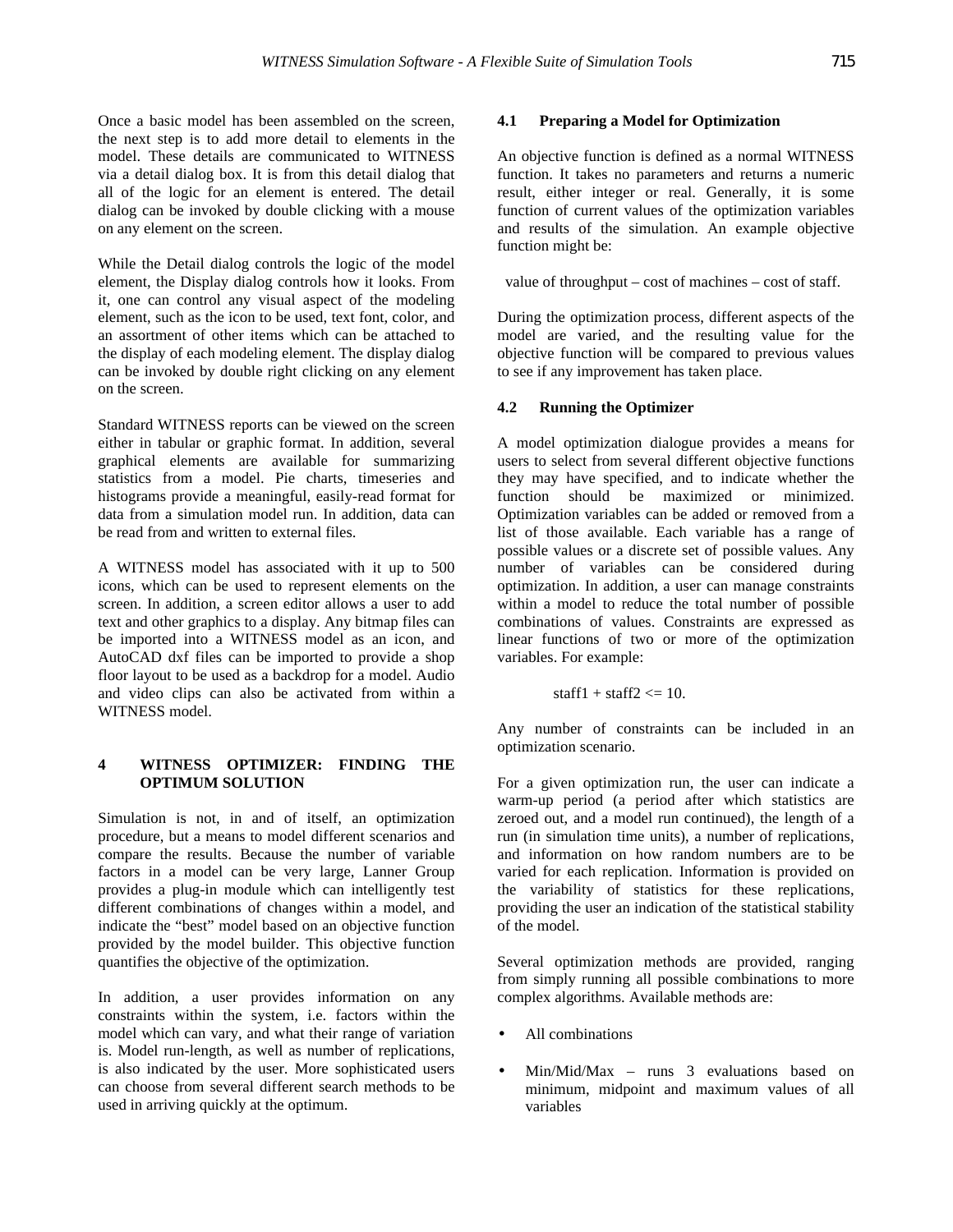- Hill Climb generates random iterations which are accepted if of higher quality and rejected if not.
- Random solutions generates random combinations of variable values
- Adaptive Thermostatistical SA (simulated annealing) – less dependent than the Hill Climb method on the starting values chosen and less likely to get "stuck" at a local optimum. Sophisticated users may manually adjust the search parameters.

Output from an optimization scenario is in the form of tables and graphs of best results. Information is also provided on variance, confidence limits and "t" tests. In turn, the output from an optimization run can be used to set values in a model, and the entire optimization scenario can be saved for later analysis.

# **5 WITNESSVR: VISUALIZING AND COMMUNICATING VIA VIRTUAL REALITY**

Once a WITNESS model has been completed and meaningful results emerge, it may be desirable to create a 3D Virtual Reality version of the model. It is from this VR model that people not associated with WITNESS can begin to more easily understand the underlying logic of the simulation.



Figure 3: WITNESS<sup>VR</sup> Screen Shot.

To create a 3D view from a 2D view, the WITNESS VR fast-build facility is used. The fast-build takes the 2D model icon locations and creates a 3D VR world by placing 3D objects into those locations, in a separate view. The 3D objects selected for each 2D icon are found in a reference file containing a number of default 3D objects.

The result of creating a VR world is that the user is free to fly around the created world and view it as it runs. By doing this, the viewer has a much better understanding of what is happening in the simulation. Many times, a WITNESS simulation is created rather schematically, and although very understandable to the people who wrote the model, may not be understandable to those not closely associated with the project (upper management, accountants, potential investors, etc.) Therefore it is of great benefit to have on-hand a version of the model which runs in a very realistic, Virtual Reality mode.

The VR module comes with the ability to create and edit objects and virtual worlds. It also has the ability to attach a camera to an object (a part for example), and follow that object through the VR world as the simulation runs. This has the visual impact of following a part through the simulation from beginning to end.

## **6 CONCLUSION**

From MATFLOW, to WITNESS, to the Optimizer, to the Virtual Reality Module, we have demonstrated how a suite of simulation tools can be used to model a process within an organization. While this example pertains to manufacturing, the same principles can be applied to non-manufacturing applications. (A General Terminology version of WITNESS exists for use in Service industries (e.g., banks, hospitals, offices). In this version parts are entities, machines are activities, buffers are queues, and labor is a resource, for example. The functionality of these elements is identical to that of the corresponding manufacturing elements – the naming is simply different.)

## **7 SPECIFICATIONS**

WITNESS requires the following minimum requirements:

Intel 386 processor (Pentium recommended) Windows 3.1x, Windows for Workgroups, Windows 95, Windows NT 3.x or 4.0 8MB RAM (16 recommended for Windows 95 and NT) 15MB of free disk space Minimum 16 colors (65535 required for VR module) VGA (640x480) screen resolution, SVGA (800x600) recommended.

## **AUTHOR BIOGRAPHIES**

PAM LANEY MARKT is a Technical Consultant and trainer for the Lanner Group, Inc. in Cleveland, Ohio. She holds a bachelor's degree in Computer and Information Science from the Ohio State University College of Engineering, and a Master of Science degree